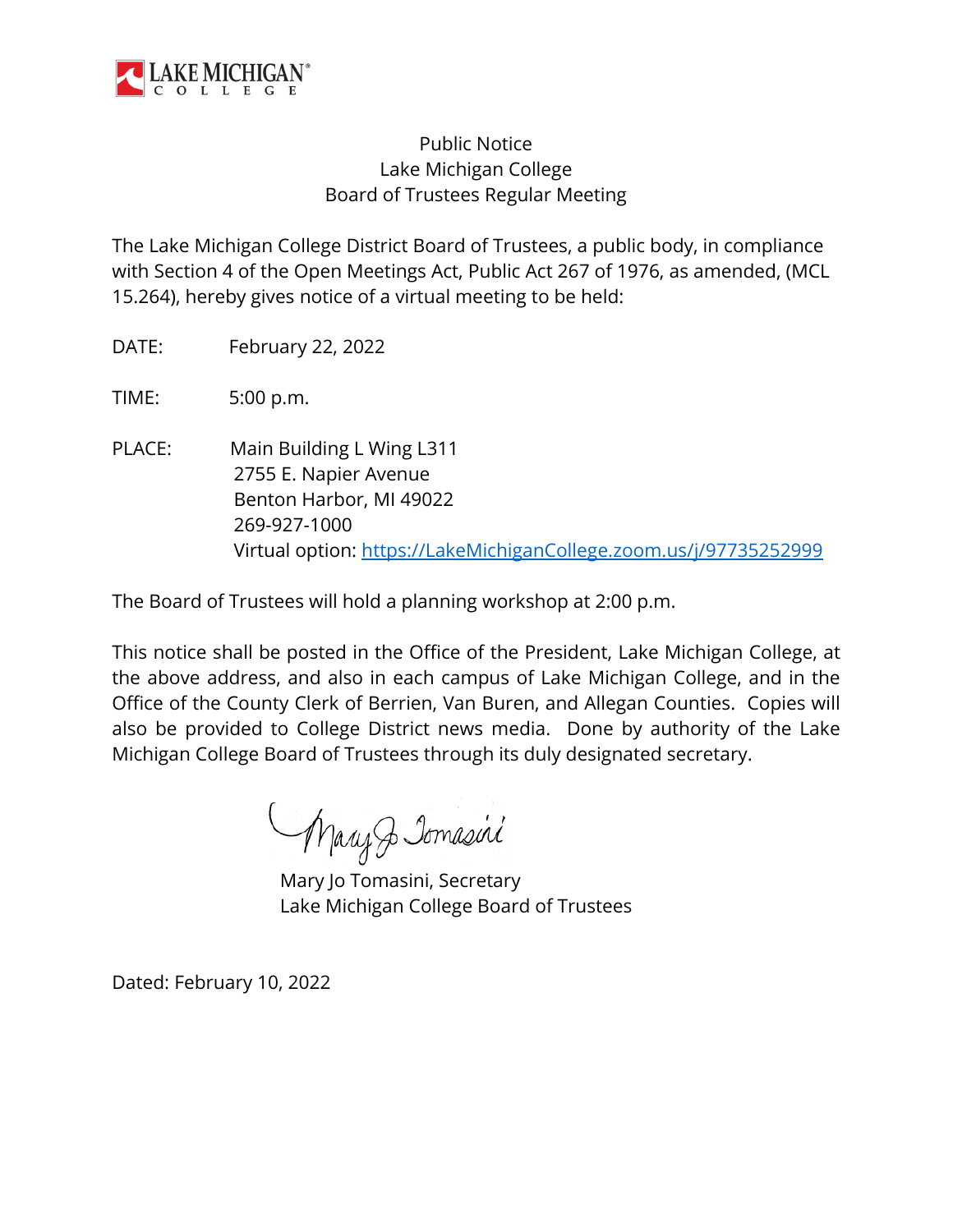

Agenda Lake Michigan College Board of Trustees Regular Meeting Benton Harbor Campus Main Building L Wing L311 February 22, 2022

**Agenda**

|                | Lake Michigan College<br>Board of Trustees Regular Meeting<br>Main Building L Wing L311Virtual Option<br>https://LakeMichiganCollege.zoom.us/j/97735252999<br>February 22, 2022 |
|----------------|---------------------------------------------------------------------------------------------------------------------------------------------------------------------------------|
| $\mathbf{I}$ . | Call to Order                                                                                                                                                                   |
| II.            | Pledge of Allegiance                                                                                                                                                            |
| III.           | Roll Call                                                                                                                                                                       |
| IV.            | Setting of the Agenda                                                                                                                                                           |
| V.             | Minutes of the December 7, 2021 Board Meeting Committee                                                                                                                         |
| VI.            | Petitions and Communications from the Floor                                                                                                                                     |
| VII.           |                                                                                                                                                                                 |
|                | College Goal Metrics<br>a.                                                                                                                                                      |
| VIII.          | Division Reports                                                                                                                                                                |
|                |                                                                                                                                                                                 |
|                |                                                                                                                                                                                 |
|                |                                                                                                                                                                                 |
| IX.            | Old Business                                                                                                                                                                    |
| $X_{\cdot}$    | New Business                                                                                                                                                                    |
|                |                                                                                                                                                                                 |
|                | B. New Program                                                                                                                                                                  |